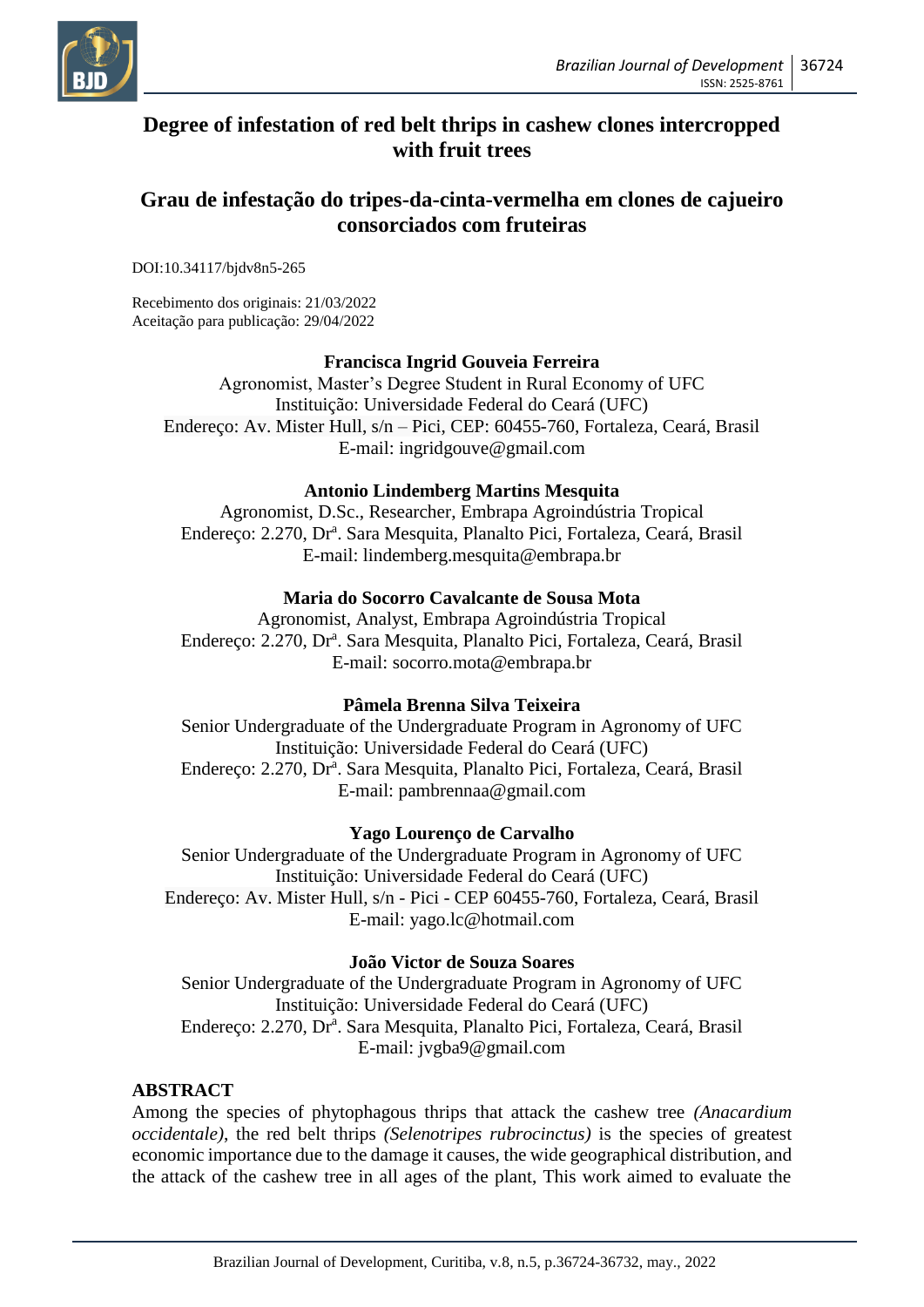

degree of infestation of red belt thrips in dwarf cashew clones CCP 76, BRS 226, BRS 189, in field conditions, intercropped with three different fruit trees, at the Experimental Field of Embrapa Agroindústria Tropical, in the municipality of Pacajus-CE, Brazil. The evaluation of the attack in the three genotypes was based on a system that recommends using grades that varied from one to five when it was verified in the plant. The cashew clones were arranged in four blocks where each clone was intercropped with banana, watermelon, and papaya, in addition to the control treatment (single cashew). Five consecutive evaluations were carried out during the period from September 29 to December 19, 2017. The study showed that pest infestations were more intense in cashew trees intercropped with fruit trees, whereas in the consortium with banana trees, the intensity of the attack was higher than in consortia with other fruit trees. This result is probably due to the environmental conditions imposed by the greater shade of the banana trees. Over the evaluation period, infestations showed a slight downward trend for the three clones evaluated. The BRS 226 clone proved to be the most preferred by thrips in conditions of intercropping with banana.

**Keywords:** anacardium occidentale, selenotrips rubrocinctus, shading, susceptibility.

## **RESUMO**

Dentre as espécies de tripes fitófagos que atacam o cajueiro (*Anacardium occidentale*), o tripes-da-cinta-vermelha (*Selenotripes rubrocinctus*) é a espécie de maior importância econômica devido aos danos que causa, à ampla distribuição geográfica e ao ataque do cajueiro em todas as idades da planta. Este trabalho teve por objetivo avaliar o grau de infestação do tripes-da-cinta-vermelha nos clones de cajueiro-anão CCP 76, BRS 226 e BRS 189 em condições de campo, consorciados com três fruteiras diferentes, no Campo Experimental da Embrapa Agroindústria Tropical, no município de Pacajus, CE, Brasil. A avaliação do ataque nos três genótipos foi baseada em um sistema que preconiza o uso de notas que variaram de um a cinco, quando se constatou a presença do inseto na planta. Os clones de cajueiro estavam dispostos em quatro blocos, em que cada clone estava consorciado com banana, melancia e mamão, além do tratamento testemunha (cajueiro solteiro). Foram feitas cinco avaliações consecutivas durante o período de 29 de setembro a 19 de dezembro de 2017. O estudo mostrou que as infestações da praga correram com maior intensidade nos cajueiros consorciados com as fruteiras, sendo que no consórcio com bananeira, a intensidade do ataque foi superior em comparação aos consórcios com as demais fruteiras. Este resultado se deve, provavelmente, às condições ambientais impostas pelo maior sombreamento das bananeiras. Ao longo do período de avaliação, as infestações apresentaram uma ligeira tendência de queda para os três clones avaliados. O clone BRS 226 mostrou-se o mais preferido pelo tripes em condições de consórcio com a bananeira.

Palavras-chave: anacardium occidentale, selenotrips rubrocinctus, sombreamento, suscetibilidade.

## **1 INTRODUCTION**

Agribusiness involving cashew trees is one of the main options for the economic and social development of rural areas in the Brazilian Northeast, as it is a culture well adapted to existing conditions. In its set of activities, the cashew tree generates a large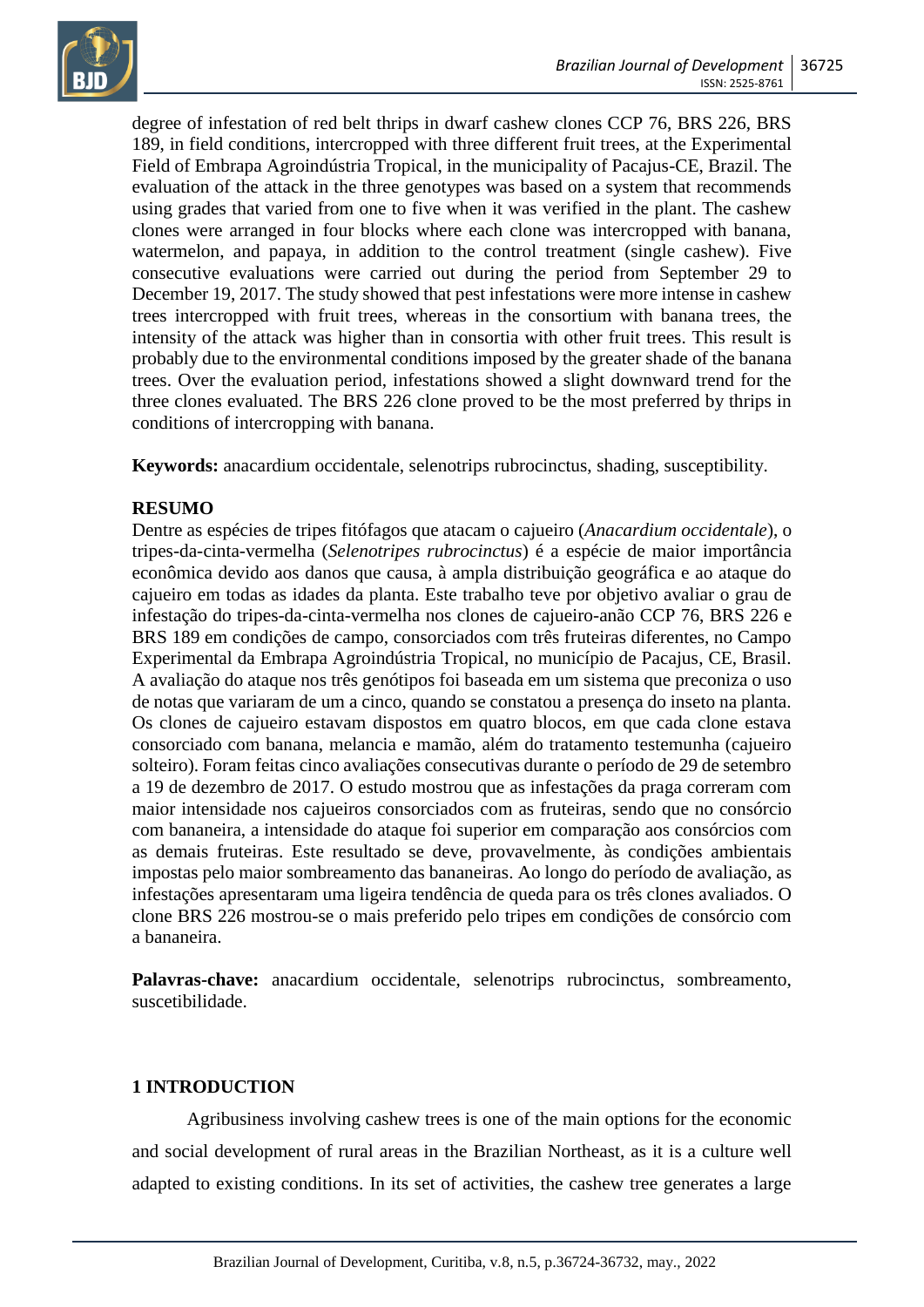

number of intermediate and final products, the main product being the cashew nut (ACC). However, this segment has been experiencing difficulties for some time due to the long periods of drought associated with the incidence of pests and diseases. That has resulted in the mortality of cashew trees and production losses (MESQUITA et al., 2017).

This crop's socioeconomic potential for the semi-arid region fully adjusts to the model o joint exploitation with other intercalary cultures, which offer a source of extra income and an occupation for producers in the off-season. Furthermore, intercropping is one way to make better use of agricultural inputs, the available natural resources and reduce the costs of implementing and maintaining commercial plantations (MARTINOTO et al., 2012).

With an emphasis on the insects of economic importance that affect the production and the quality of the cashew tree products, species of the order Thysanoptera (thrips) causes injuries to the leaves and fruits, causing deformations, dryness, and defoliation of the plant (MONTEIRO  $&$  MOUND, 2012). Among the species of phytophagous thrips that attack the cashew tree, the red belt thrips are the species of greatest economic importance due to the damage it causes, the wide geographical distribution, and the attack on the cashew tree at all ages of the plant (MESQUITA et al., 2017).

Given the above, the present study aimed to investigate the degree of infestation of *S. rubrocinctus* in different dwarf cashew clones cultivated in field conditions intercropped with banana, papaya, and watermelon.

#### **2 METHODOLOGICAL PROCEDURES**

The experiment was conducted at the Experimental Field of Embrapa Agroindústria Tropical (CEP), located in the municipality of Pacajus, Ceará (4º11'26.62" S, 38º29'50.78" W). Five observations were made in the period from September 29 to December 19, 2017.

The pest infestation was monitored in three dwarf cashew clones, CCP 76, BRS 226, and BRS 189, intercropped with the banana tree of the Prata Catarina type; Hawaiian papaya tree, Sunrise Solo type; watermelon, Crimson Sweet type; and the single cashew tree (control). For the cashew trees, the spacing used was 8m x 4m, in a total area of 1.5 ha. The seedlings were four months old before planting and originated in the EMBRAPA CEP nursery. The banana tree was planted with a space of 2 m between them, arranged in rows spaced 2 m apart on each side of the rows of cashew trees. The papaya trees were spaced 2 m apart, arranged in rows 2 m apart on either side of the cashew tree rows. The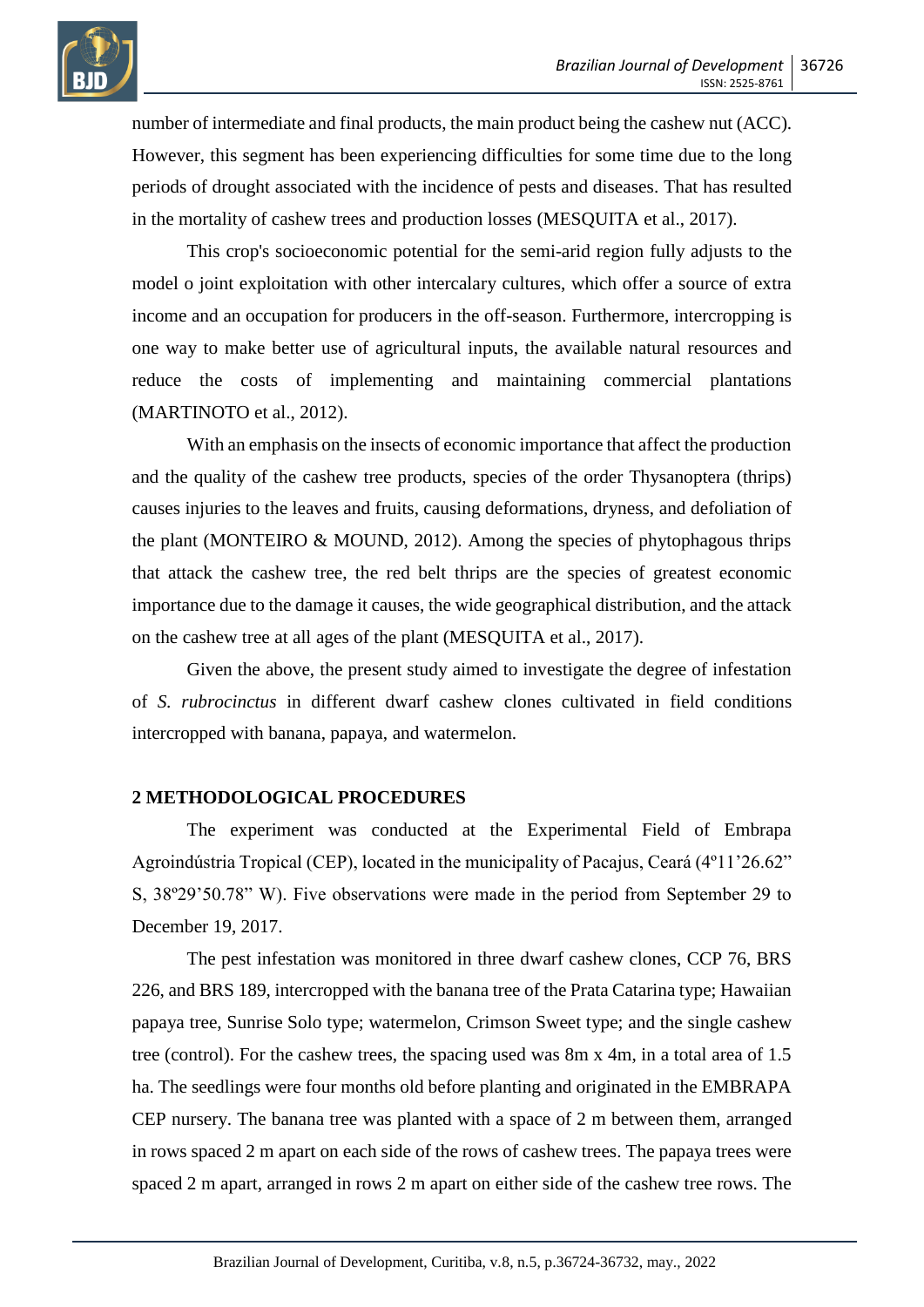

watermelon was planted at a distance of 2 m from the cashew trees, with the trees spaced 1 meter apart.

The experimental arrangement used was randomized block design (RBD) with a 4x3 factorial arrangement (three fruit trees + control and three cashew clones) with four replications, in which the consortia are the treatments, and the clones are the plots. Each plot was composed of eight plants, totaling 384 plants evaluated.

The evaluation of the attacks on the genotypes was based on a system that recommends the use of grades varying from 1 to 5, when the insect's presence in the plants was verified, according to the scale below. A zero score was given in the absence of the attack (MESQUITA et al., 2006).

Grading scale:

 $0 =$  no thrips;

- $1 a$  few insects
- $2 =$  insect colony and beginning of tanning;
- $3$  = generalized tanning
- $4 =$  generalized tanning of inflorescences;
- $5 =$  total tanning of the plant and fall of the leaves.

At the end of each evaluation, the degree of infestation of each clone/evaluation/consortium was calculated using the following formula:

 $GI = \Sigma$  (nxf) x 100/NxZ, in which

 $n - is$  the grading scale (assigned in the field);

 $f -$  is the frequency of the grades (assigned in the field);

 $Z$  – is the numerical value of the maximum score on the scale (equal to 5)

 $N -$  is the total number of plants sampled.

## **3 RESULTS AND DISCUSSION**

The average values of the degrees of infestation of the BRS 226, BRS 189, and CCP 76 clones, assigned according to the levels of attacks of the red belt thrips for the three fruit trees and the control (single), are shown in Figure 1. It was observed that there was a slight downward trend in the degrees of infestation for the three clones during the evaluation period.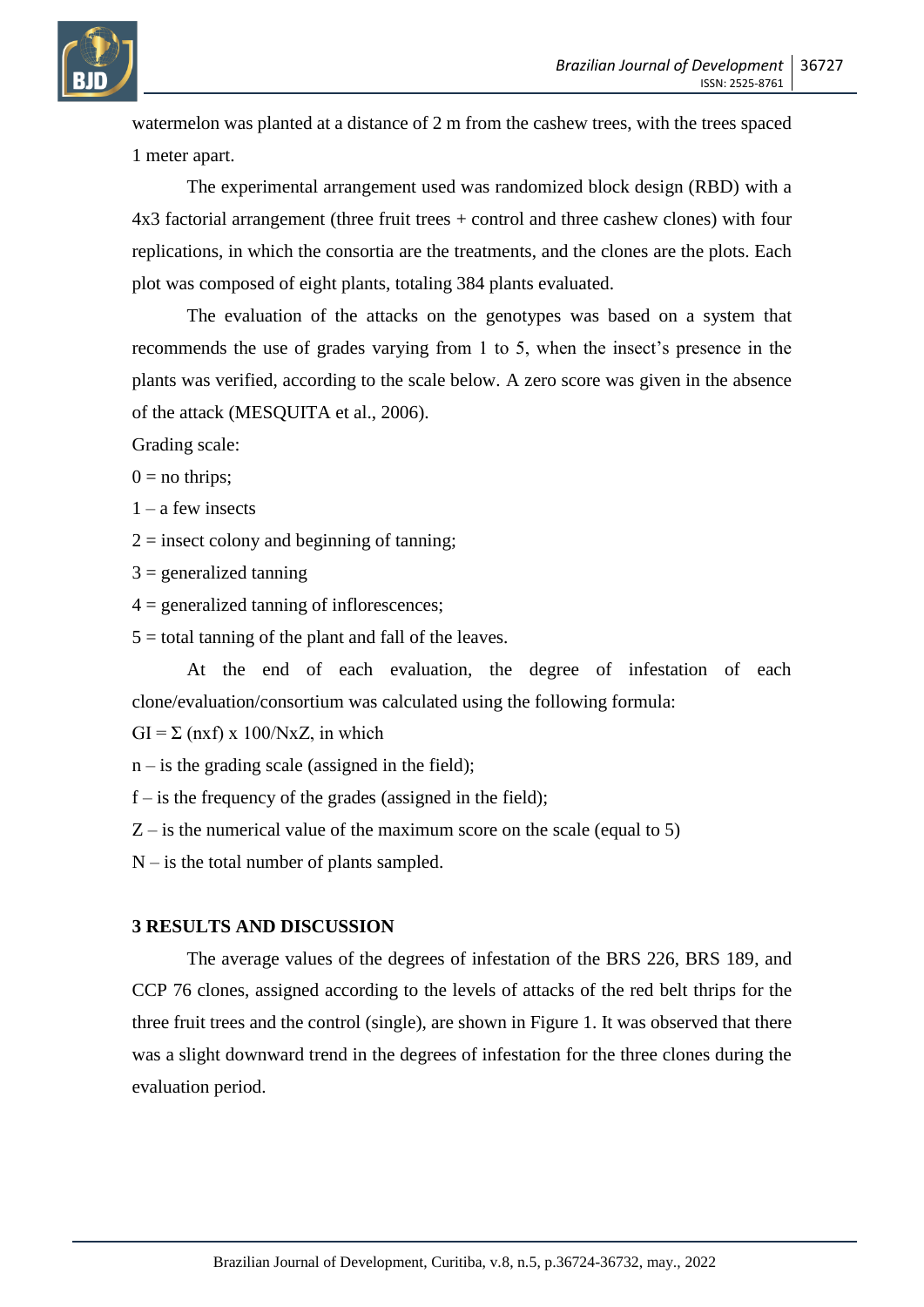

Figure 1. Average of the degrees of infestation of the cashew trees attacked by the red belt thrips intercropped with three fruit trees and the control (single), in the period from September 29 to December 19. Pacajus, CE. Source: Research data.



The averages of the five evaluations of the degrees of infestation for the three cashew clones are in Figure 2. It was observed that there was a significant difference between the tested genotypes, with the BRS 226 clone being the most attacked one, with an infestation of 17.8%. BRS 189 and CCP 76 had similar degrees of infestation. These results show that the BRS 226 clone was more susceptible to the pest attack. One of the aspects that may explain an insect's preference for a given genotype is the size of the leaves of the host plant. In general, insects prefer large leaves, as they increase young forms' survival (HESPENHEIDE, 1991). In this regard, the BRS 226 clone has larger, darker leaves and a more compact and rounded crown than the BRS 189 and CCP 76 clones.

Figure 2. Average of five evaluations of the degrees of infestation (%) of the red belt thrips in three dwarf cashew clones intercropped with fruit trees. Columns with the same letter do not differ significantly from each other by the Tukey's range test ( $p = 0.05$ ). Pacajus, CE. Source: Research data.

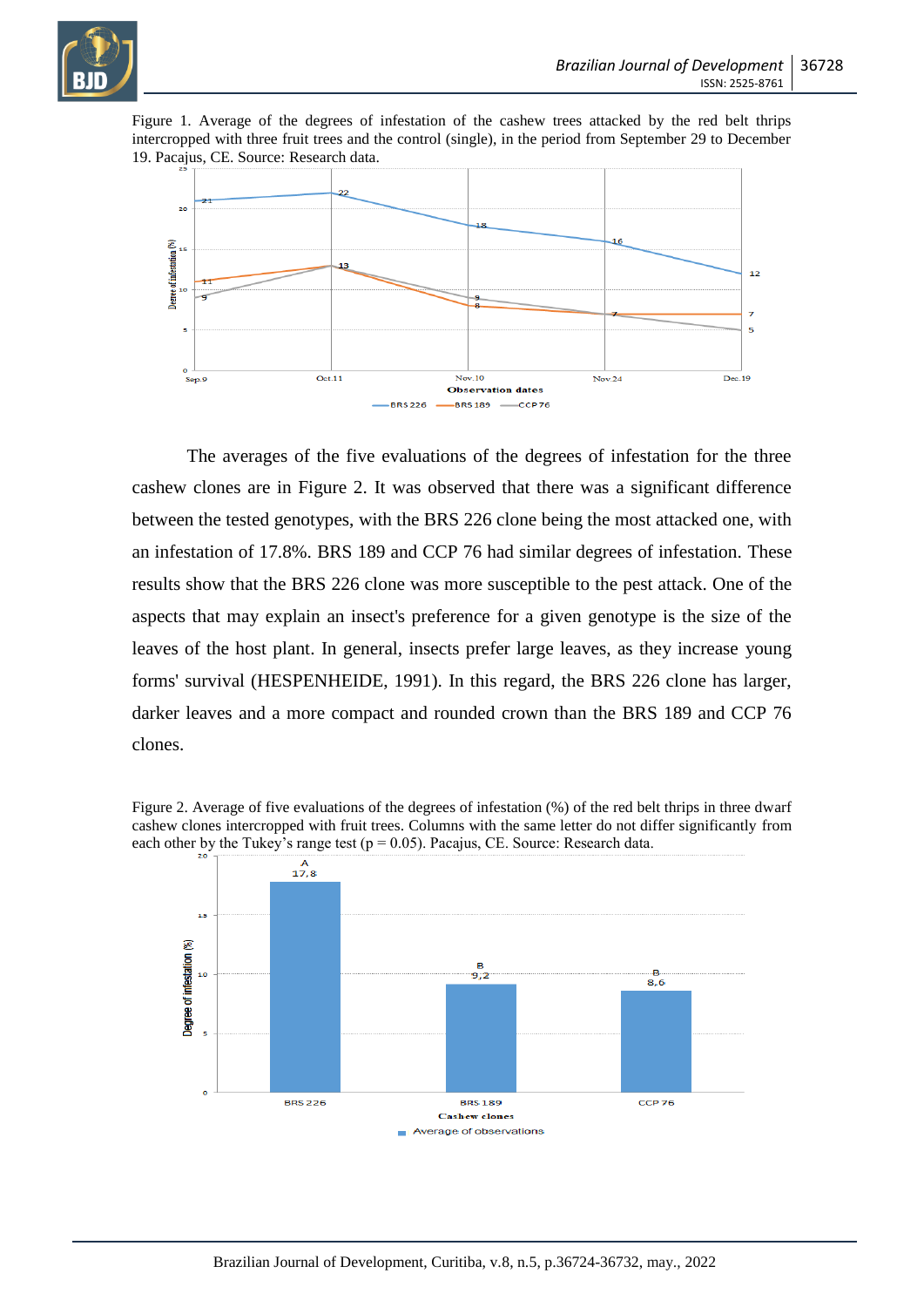

The fluctuation curves of the thrips populations, represented by the averages of the degrees of infestation of the plants evaluated of the three clones for each consortium and the control (single), are in Figure 3. It was observed that the infestation of cashew trees for the consortium with banana provided an environmental condition that favored the attack to the three clones much more accentuated than the consortia with papaya, watermelon, and single cashew. In this condition, and considering that the level of action or control for the red belt thrips is 25%, according to BLEICHER et al. (2002) and MESQUITA et al. (2006), only for the evaluation on October 11 would justify the adoption of a pest control measure since the value was slightly higher than the control level mentioned. However, the bases for control decision, specifically, the levels of action and damage, are important information that aim, among other aspects, the economy for the producer, the concern with the environment, society, the preservation of agricultural activity, as well as the rational use of control tactics (TORRES & MARQUES, 2000). In Brazil, the commercial chemical products registered for the control of red belt thrips in cashew trees are the Decis 25 EC and the Delegate (AGROFIT, 2003).

Figure 3. Average of the degrees of infestation of the cashew trees attacked by the red belt thrips of three fruit trees and the control (single), intercropped with fruit trees in the period from September 29 to December 19. Pacajus, CE. Source: research data



The averages of the five evaluations of the degrees of infestation of the three clones, intercropped with banana, papaya, watermelon, and in a single-crop condition, are in Figure 4. It was observed that, in average values, the banana tree favored an attack significantly superior to that of the other treatments, with a degree of infestation of 22%. The intercropping with papaya and watermelon showed statistically similar values but different from the single cashew tree.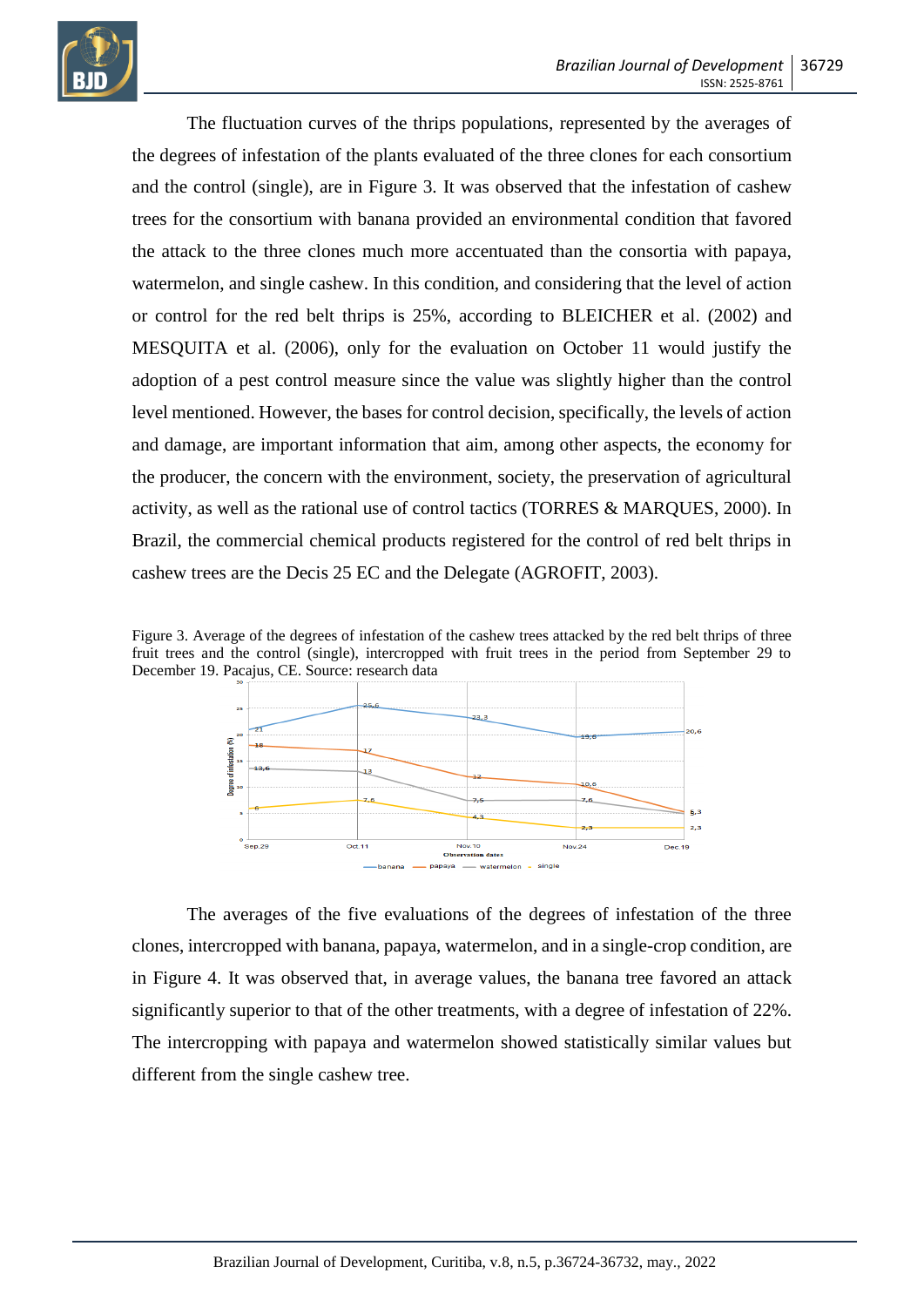

Figure 4. Average of five evaluations of the degrees of infestation (%) of the red belt thrips of three dwarf cashew clones intercropped with three fruit trees and the control (single). Columns with the same letter do not differ significantly from each other by the Tukey's range test ( $p = 0.05$ ). Pacajus, CE. Source: research data



The greatest infestation for the intercropping with the banana trees is probably related to the degree of shading that the plants provide, favoring the formation of a microclimate more favorable to the insect population. According to Greve (2004), insect populations vary in size and fluctuation because of biotic factors (action of predators and parasitoids) and abiotic factors (occurrence of climate conditions), such as temperature, precipitation, airspeed, among others. In Pacajus, CE, in the banana consortium, the cashew tree was under a milder temperature and less solar radiation incidence (Figure 5) than the other consortia. This information is based on the fact that *S. rubrocinctus* lives preferentially on the underside of the leaf, where these conditions prevail. Silva et al. (2017) obtained similar results when they studied the evolution of the gecko fly (*Stenodiplosis* sp.) under the same conditions of intercropping and environment.

Figure 5. Cashew clone cultivated intercropped with the banana tree. Pacajus. Ceará. Photo by Antonio Lindemberg M. Mesquita

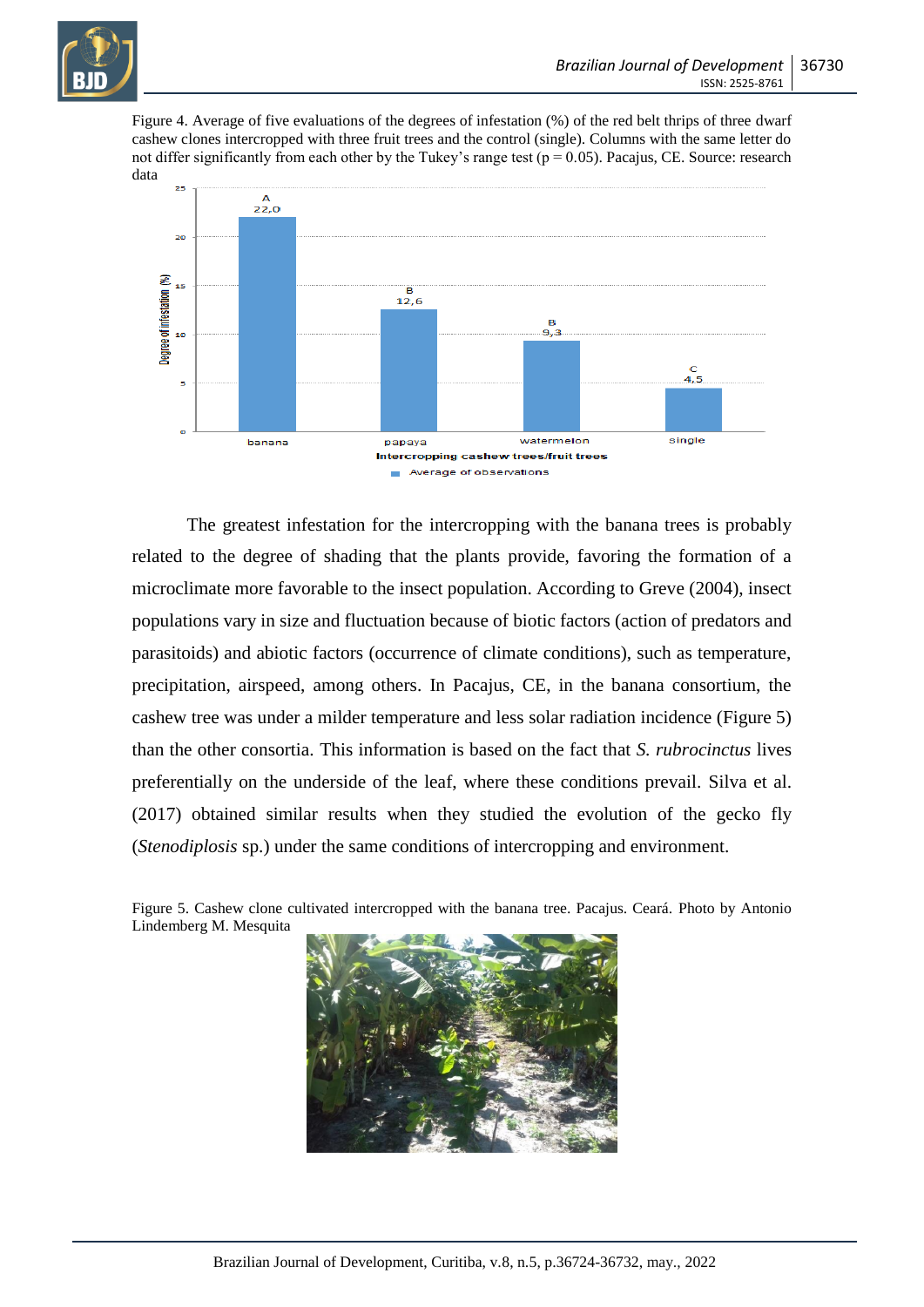

### **4 FINAL CONSIDERATIONS**

The red belt thrips of the cashew tree are a phytophagous insect that is found in practically all regions where the cashew tree is grown. The study showed that the pest infestations occurred with higher intensity in the cashew trees intercropped with the fruit trees, and in the consortium with the banana trees, the intensity of the attack was higher when compared to the other fruit trees. This result is probably due to the environmental conditions imposed by the greater shading of banana trees. Throughout the evaluation period, infestations showed a slight downward trend for the three clones evaluated. The BRS 226 clone proved to be the most preferred by thrips in intercropping conditions with the banana tree.